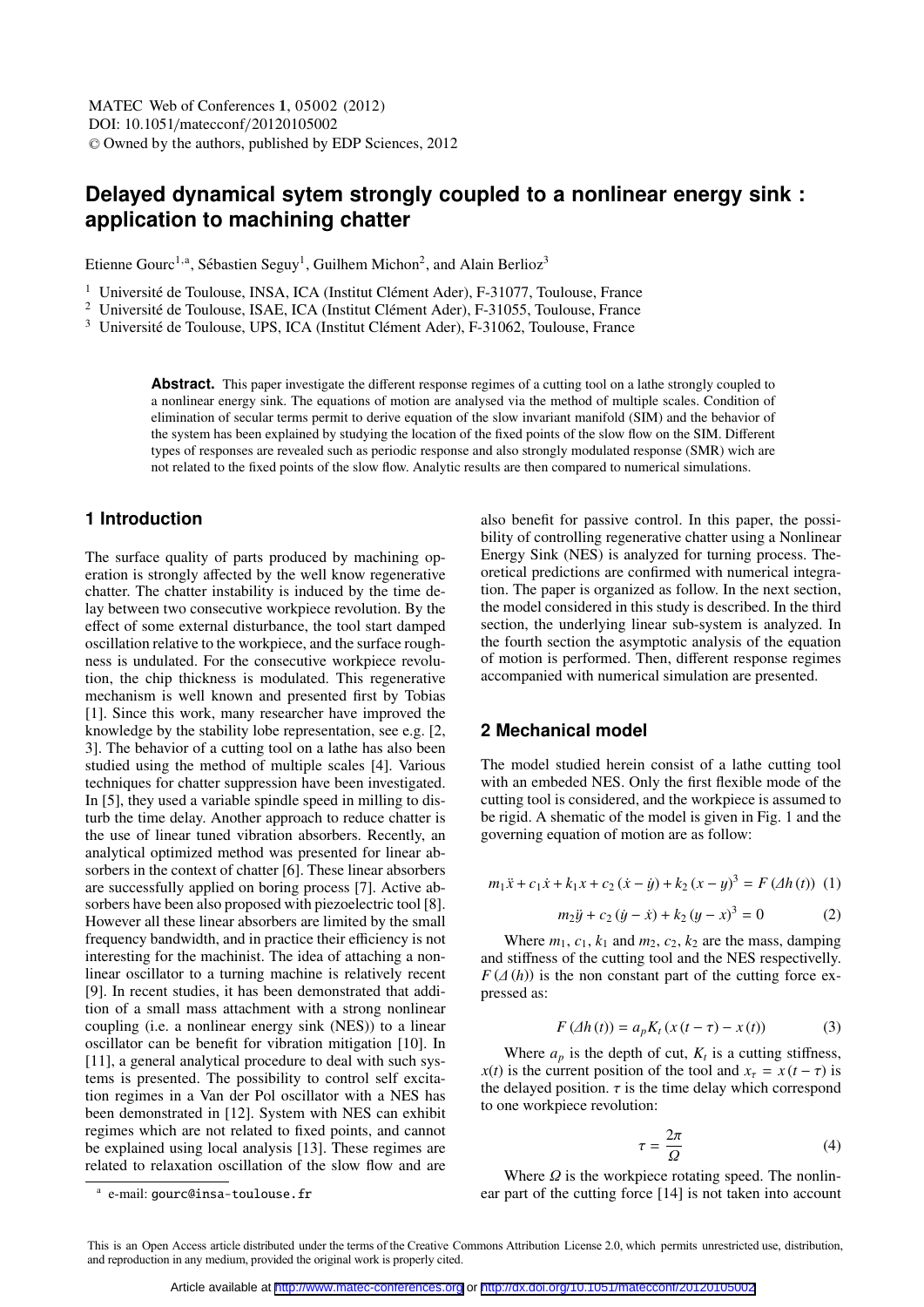

Fig. 1: Scheme of the model

in this study. After rescalling, system (1,2) is rewritten in a more convenient form:

$$
\ddot{x} + \lambda_1 \dot{x} + x + p(x - x_\tau) + \varepsilon \lambda_2 (\dot{x} - \dot{y}) + \varepsilon K (x - y)^3 = 0
$$
 (5)

$$
\ddot{y} + \lambda_2 (\dot{y} - \dot{x}) + K (y - x)^3 = 0 \tag{6}
$$

with

$$
\tilde{t} = \omega_1 t, \quad \varepsilon = m2/m1, \quad \omega_1^2 = k_1/m_1, \quad \omega_2^2 = k_2/m2,
$$
\n
$$
K = \omega_2^2/\omega_1^2, \quad \lambda_1 = c_1/(m_1\omega_1), \quad \lambda_2 = c_2/(m_2\omega_1),
$$
\n
$$
p = a_p K_t/(m_1\omega_1^2), \quad \tilde{\tau} = \omega_1 \tau
$$

### **3 Analysis of the uncoupled system**

In this section, the behavior of the lathe cutting tool alone is analysed. The procedure is described more in details in [4]. The linearized equation of a cutting tool on a lathe is given by:

$$
\ddot{x} + \lambda_1 \dot{x} + x + p(x - x_\tau) = 0 \tag{7}
$$

Equation (7) admit solutions of the form:

$$
x(t) = x_0 e^{(\gamma + i\omega)t}
$$
 (8)

where  $\omega$  is the frequency of oscillations,  $\gamma$  is the grow or decay rate, and  $x_0$  depends on the initial conditions. The value  $\gamma = 0$  define the stability boundary. Substituting (8) into (7), splitting into real and imaginary parts and setting  $\gamma = 0$  yields:

$$
1 - \omega^2 + p - p \cos(\omega \tau) = 0 \tag{9}
$$

$$
\lambda_1 \omega + p \sin(\omega \tau) = 0 \tag{10}
$$

It is possible to proove that the value  $\gamma = 0$  correspond<br>Hopf bifurcation [4] Solving (9.10) for cos( $\omega \tau$ ) and to a Hopf bifurcation [4]. Solving (9,10) for cos ( $\omega\tau$ ) and  $\sin(\omega \tau)$  and using trigonometric identity, the frequency of the bifurcated periodic orbit is obtained:

$$
\omega_c = \frac{1}{2} \sqrt{4 \pm 2 \sqrt{-4\lambda_1^2 + 4p_c^2 - 4p_c\lambda_1^2 + \lambda_1^4 + 4p_c - 2\lambda_1^2}}
$$
\n(11)

The stability boundary is often plot in parameter space  $(Q, p)$  and is called stability lobes. An exemple is given in Fig. 2 for  $\lambda_1 = 0.1$ . The regions under the curves are stables, and unstables elsewhere.



Fig. 2: Stability lobes with  $\lambda_1 = 0.1$ 

# **4 Study of the coupled system**

In this section, the coupled system is analysed. A new coordinate representing the internal displacement of the NES is introduced:

$$
w = x - y \tag{12}
$$

Taking into account (12), system (5,6) becomes:

$$
\ddot{x} + \lambda_1 \dot{x} + x + p(x - x_\tau) + \varepsilon \lambda_2 \dot{w} + \varepsilon K w^3 = 0 \qquad (13)
$$

$$
\ddot{w} + \lambda_1 \dot{x} + x + p(x - x_\tau) + (1 + \varepsilon) \lambda_2 \dot{w} + (1 + \varepsilon) K w^3 = 0 \tag{14}
$$

A new small parameter  $\chi$  is introduced, and the variables are rescalled as follow:

$$
\chi = \varepsilon^{1/3}, \quad X = \chi^{-1}x, \quad W = w
$$
 (15)

Substituting (15) into (13,14), and keeping only terms up to order  $\chi^2$  yields:

$$
\ddot{X} + X + \lambda_1 \dot{X} + p(X - X_\tau) + \chi^2 \lambda_2 \dot{W} + \chi^2 K W^3 = 0 \quad (16)
$$

$$
\ddot{W} + \chi X + \chi \lambda_1 \dot{X} + \chi p (X - X_\tau) + \lambda_2 \dot{W} + K W^3 = 0 \quad (17)
$$

The system is analysed in the case of 1 : 1 resonance. In this case all variables oscillates at the same frequency, that is at the frequency of the bifurcated periodic orbit. System (16,17) may be reshaped as follow:

$$
\ddot{X} + X + \lambda_1 \dot{X} + p(X - X_\tau) + \chi^2 \lambda_2 \dot{W} + \chi^2 K W^3 = 0 \quad (18)
$$

$$
\ddot{W} + \omega_c W + \chi \left[ \delta \left( \lambda_2 \dot{W} + KW^3 - \omega_c W \right) + X + \lambda_1 \dot{X} \right. \\ \left. + p \left( X - X_\tau \right) \right] = 0 \quad (19)
$$

Where  $\delta = \chi^{-1}$ . System (18,19) is the basis for the lysis. A detuning parameter representing the pearness analysis. A detuning parameter representing the nearness of *p* to the critical value  $p_c$  is introduced as:

$$
p = p_c + \chi^2 \sigma \tag{20}
$$

System (18,19) is analysed using the method of multiple scales. A second order uniform approximation of its solution in the vicinity of the Hopf bifurcation has the form: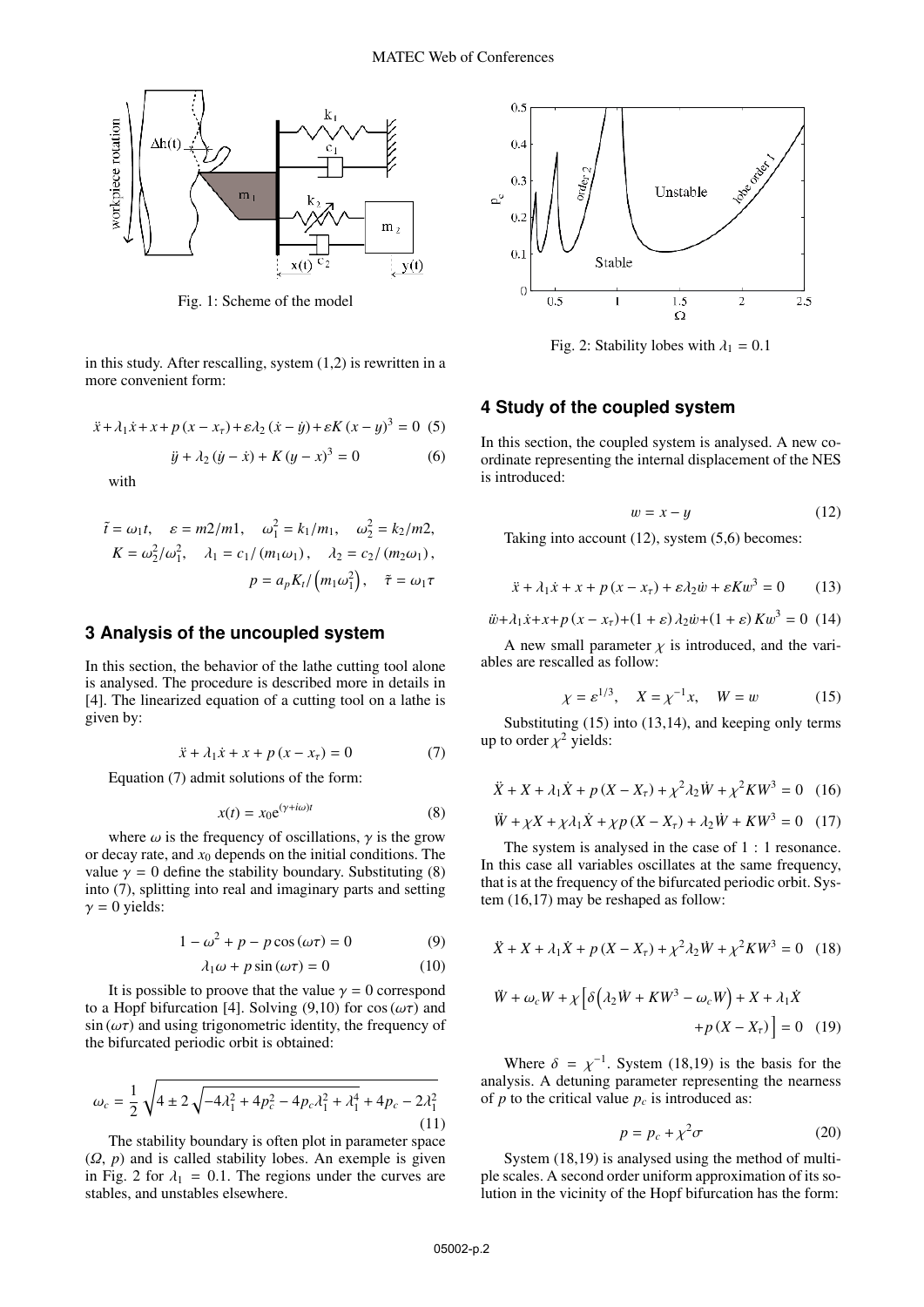$$
X(t; \chi) = X_0(T_0, T_1, T_2) + \chi X_1(T_0, T_1, T_2)
$$
  
+ 
$$
\chi^2 X_2(T_0, T_1, T_2) + \dots
$$
 (21)

$$
W(t; \chi) = W_0(T_0, T_1, T_2) + \chi W_1(T_0, T_1, T_2)
$$
  
+  $\chi^2 W_2(T_0, T_1, T_2) + \dots$  (22)

Where  $T_n = \chi^n t$ ,  $n = 0, 1, \ldots$  The time delay is contracted as  $O(1)$  since the zone which present most interest sidered as  $O(1)$  since the zone which present most interest for the machinist is closeto the first hopf lobe (see Fig. 2). The delay term is expressed as:

$$
X(t - \tau; \chi) = X_0 \left( T_0 - \tau, T_1 - \chi \tau, T_2 - \chi^2 \tau \right)
$$
  
+ 
$$
\chi X_1 \left( T_0 - \tau, T_1 - \chi \tau, T_2 - \chi^2 \tau \right)
$$
  
+ 
$$
\chi^2 X_2 \left( T_0 - \tau, T_1 - \chi \tau, T_2 - \chi^2 \tau \right) + \dots
$$
 (23)

Substituting Eq. (20-23) into (18,19) and equating coefficients of like power of  $\chi$  yields:

$$
D_0^2 X_0 + \lambda_1 D_0 X_0 + X_0 + p_c (X_0 - X_{0\tau}) = 0 \qquad (24)
$$

$$
D_0^2 W_0 + \omega_c W_0 = 0 \tag{25}
$$

$$
D_0^2 X_1 + \lambda_1 D_0 X_1 + X_0 + p_c (X_1 - X_{1\tau})
$$
  
= -2D\_0 D\_1 X\_0 - \lambda\_1 D\_1 X\_0 - p\_c \tau D\_1 X\_{0\tau} (26)

$$
D_0^2 W_1 + \omega_c W_1 = -\delta \lambda_2 D_0 W_0 - \delta K W_0^3 + \delta \omega_c W_0
$$
  
-X<sub>0</sub> + p<sub>c</sub> (X<sub>0 $\tau$</sub>  - X<sub>0</sub>) -  $\lambda_1 D_0 X_0 - 2D_0 D_1 W_0$  (27)

$$
D_0^2 X_2 + \lambda_1 D_0 X_2 + X_0 + p_c (X_2 - X_{2\tau})
$$
  
=  $-2D_0 D_1 X_1 - D_1^2 X_0 + \frac{1}{2} p_c \tau^2 D_1^2 X_{0\tau} - p_c \tau D_2 X_{0\tau}$   
 $-p_c \tau D_1 X_{1\tau} + \sigma X_{0\tau} - 2D_0 D_2 X_0 - \lambda_1 D_1 X_1$   
 $- \lambda_1 D_2 X_0 - \sigma X_0 - K W_0^3 - \lambda_1 D_0 W_0$  (28)

Where  $X_{i\tau} = X_i (T_0 - \tau, T_1, T_2)$ . Only the equation governing the evolution of  $X_2$  is shown, because it is the only one used in this study.

The general solution of Eq. (24) can be expressed as:

$$
X_0 = A(T_1, T_2) e^{i\omega_c T_0} + \sum_{n=1}^{\infty} \left[ A_n(T_1, T_2) e^{(\gamma_n - i\omega_n)T_0} \right] + cc
$$
\n(29)

Where *cc* stand for complex conjugate,  $\omega_c$  is the critical frequecy of the oscillations on the boundary of Hopf bifurcation and is given by (11).  $(\gamma_n - i\omega_n)$  are the remaining roots of Eq. (24). Close to the Hopf bifurcation, all the roots have negative real parts exept one which change sign at the stability boundary. After transient, all the roots decay with time, and the long time behavior at  $O(1)$  is given by:

$$
X_0 = A(T_1, T_2) e^{i\omega_c T_0} + cc
$$
 (30)

$$
W_0 = B(T_1, T_2) e^{i\omega_c T_0} + cc
$$
 (31)

Substituting (30,31) into (26,27) yields:

$$
D_0^2 X_1 + \lambda_1 D_0 X_1 + X_0 + p_c (X_1 - X_{1\tau})
$$
  
=  $(-2i\omega_c D_1 A - p_c \tau D_1 A - \lambda_1 D_1 A) e^{i\omega_c T_0} + cc$  (32)

$$
D_0^2 W_1 + \omega_c W_1 = \left(-\delta \lambda_2 B i \omega_c - 3\delta K B^2 B^* + \delta \omega_c B - A + p_c A e^{-i\omega_c \tau} - i \lambda_1 \omega_c A - p_c A - 2i \omega_c D_1 B \right) e^{i\omega_c T_o} + N S T + c c \qquad (33)
$$

Where NST stands for non secular terms, and the star (∗) for the complex conjugate. Eliminatig terms that produce secular terms in Eq. (32), we obtain:

$$
A(T_1, T_2) = A(T_2)
$$
 (34)

which means that *A* does not depend on time scale *T*1,therefore:

$$
X_0 = X_1 = A(T_2) e^{i\omega_c T_0} + cc \tag{35}
$$

Now, eliminating terms that produce secular terms in (33) gives:

$$
-\delta\lambda_2 i\omega_c B - 3\delta KB^2 B^* + \delta\omega_c B + p_c A e^{-i\omega_c \tau}
$$

$$
-A - 2i\omega_c D_1 B - p_c A - \lambda_1 i\omega_c A = 0 \tag{36}
$$

It is possible to proove with the help of Bendixon criterion, that solution of equation (36) must end or begin at fixed point of the equation and cannot be periodic. Consequently, looking for the fixed points of (36):

$$
\tilde{B}(T_2) = \lim_{T_1 \to \infty} B(T_1, T_2) \tag{37}
$$

Then, we obtain:

$$
A = -\frac{e^{i\omega_c \tau} \delta \tilde{B} \left( \lambda_2 i\omega_c + 3K |\tilde{B}|^2 - \omega_c \right)}{e^{i\omega_c \tau} (1 + p_c + i\lambda_1 \omega_c) - p_c}
$$
(38)

The polar form is introduced as:

$$
\tilde{B} = N e^{i\theta} \tag{39}
$$

Substituting (39) into (38), and expressing *A* in terms of modulus yields:

$$
|A|^2 = \delta^2 Z \left(\lambda_2^2 \omega_c^2 + \omega_c^2 + 9K^2 Z^2 - 6KZ\omega_c\right) \Gamma^{-1} \tag{40}
$$

with

$$
\Gamma = 1 + 2p_c + 2p_c^2 + 2p_c \lambda_1 \omega_c \sin(\omega_c \tau)
$$
  
+  $\lambda_1^2 \omega_c^2 - 2p_c^2 \cos(\omega_c \tau) - 2p_c \cos(\omega_c \tau)$  (41)

and

$$
N^2 = Z \tag{42}
$$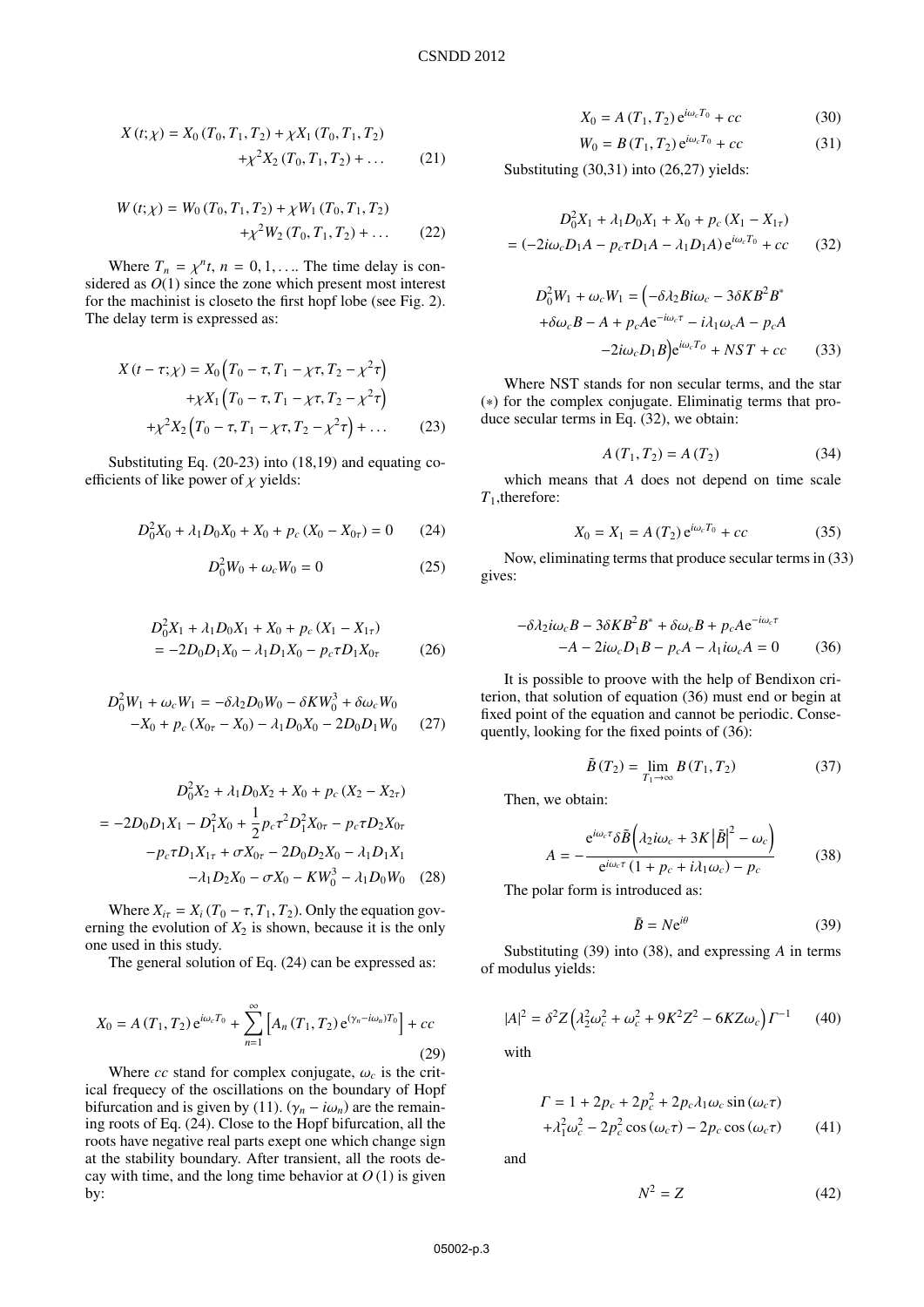

Fig. 3: Shape of the SIM in the case  $\lambda_2 < 1/\lambda_1$  dashed lines denotes stables and unstables l 3. Solid and dashed lines denotes stables and unstables branch respectivelly

Equation (40) define the slow invariant manifold (SIM) of the problem and inside its domain of attraction, variables *A* and *B* evolves on it. The SIM can be monotonous or have extremums. To check this possibility, the roots of the derivative of the right hand side of (40) are computed:

$$
Z_{1,2} = \frac{\left(2 \pm \sqrt{1 - 3\lambda_2^2}\right)\omega_c}{9K} \tag{43}
$$

Depending on the value of  $\lambda_2$ , the SIM can consist ei-<br>∴ of one stable branch if  $\lambda_2 > 1/\sqrt{3}$  or two stable and ther of one stable branch if  $\lambda_2 > 1/\sqrt{3}$  or two stable and one unstable branch if  $\lambda_2 < 1/\sqrt{3}$  In the later case, the one unstable branch if  $\lambda_2 \leq 1/\sqrt{3}$ . In the later case, the structure of the SIM may give rise to relaxation oscillation structure of the SIM may give rise to relaxation oscillation. An exemple of such a SIM is presented in Fig. 3. In the scenario of relaxation oscillation — also called strongly modulated response (SMR) —, the flow can achieve fold points  $Z_1$  or  $Z_2$ , then the flow jump on the other stable branch to the landing point  $Z_u$  or  $Z_d$  respectively. These landing points are computed by using the invariance property of the SIM:

$$
\delta^2 Z_{1,2} \left( \lambda_2^2 \omega_c^2 + \omega_c^2 + 9K^2 Z_{1,2}^2 - 6K Z_{1,2} \omega_c \right)
$$
  
= 
$$
\delta^2 Z_{u,d} \left( \lambda_2^2 \omega_c^2 + \omega_c^2 + 9K^2 Z_{u,d}^2 - 6K Z_{u,d} \omega_c \right)
$$
 (44)

then

$$
Z_{u,d} = \frac{\left(1 \pm \sqrt{1 - 3\lambda_2^2}\right) 2\omega_c}{9K} \tag{45}
$$

To study the different response regimes on the SIM, the equation at  $O\big(\chi^2\big)$  should be analysed. Substituting Eq. (31) and (35) into (28) yields the following equation:

$$
D_0^2 X_2 + \lambda_1 D_0 X_2 + X_0 + p_c (X_2 - X_{2\tau})
$$
  
=  $-p_c \tau D_2 A e^{-i\omega_c \tau} + \sigma A e^{-i\omega_c \tau} - \lambda_2 i \omega_c B - \lambda_1 D_2 A$   
 $-\sigma A - 3KB^2 B^* - 2i\omega_c D_2 A + NST + cc$  (46)

Eliminating terms that produce secular terms in Eq. (46) gives:

$$
-p_c \tau D_2 A e^{-i\omega_c \tau} + \sigma A e^{-i\omega_c \tau} - \lambda_2 i\omega_c B - \lambda_1 D_2 A
$$

$$
-\sigma A - 3KB^2 B^* - 2i\omega_c D_2 A = 0 \qquad (47)
$$

The equation for the SIM (40) is substituted into (47) Splitting into real and imaginary parts, and reorganising, it is possible to obtain an expression for the derivative of *N*. The entire expression is not displayed here due to its length, but it can be expressed in more compact form as:

$$
D_2N = \frac{N(\alpha_1N^4 + \alpha_2N^2 + \alpha_3)}{\beta_1N^4 + \beta_2N^2 + \beta_3}
$$
 (48)

Where  $\alpha_i$  and  $\beta_i$  are coefficients which depends only on the systems parameters. The behavior of the system can be understood by studying the fixed points of (48). From Eq. (48) it follows that a trivial fixed point is  $N_0 = 0$  and the two others are expressed as:

$$
Z_0 = \frac{-\alpha_2 \pm \sqrt{\alpha_2^2 - 4\alpha_1 \alpha_3}}{2\alpha_1} \tag{49}
$$

The different scenarii are presented in the next section.

### **5 Description of some response regimes**

In this section, some different response regimes are studied. The following set of parameters has been used for each cases:

$$
\varepsilon = 0.01, \quad \lambda_1 = 0.1, \quad \lambda_1 = 0.2, \quad K = 1,
$$
  
 $p_c = 0.12, \quad \tau = 3.94, \quad \omega_c = 1.08$  (50)

Only the detunning parameter  $\sigma$ , which can be related to the depth of cut, will varries. Initial condition used for simulation are  $x(0) = 0.1$  and  $\dot{x}(0) = w(0) = \dot{w}(0) = 0$ . The integration scheme used for numerical simulation is the Matlab dde23 algorithm. The stable fixed points on the SIM are denoted by circles, and the unstables one by cross. The NES is not optimized in this study.

#### **5.1 Complete suppression of chatter**

In Fig. 4a, the SIM for  $\sigma = 0.05$  is presented. In this case, a stable fixed point exist at the origin, and an unstable one on the second stable branch of the SIM. In this case, the flow is repelled to the origin, and chatter is fully suppressed. This scenario is confirmed by numerical integration presented in Fig. 4b.

One can see that the oscillations decrease slowly to a value close to zero. It is not presented here, but for higher initial condition (initial condition on the second stable branch of the SIM), the flow will jump down to the first stable branch of the SIM as it is illustrated by the arrows on Fig. 3, and energy pumping occurs. Numerically, we have found that such a scenario occurs for  $\sigma$  < 0.052. For higher values of  $\sigma$ , other mechanism are observed.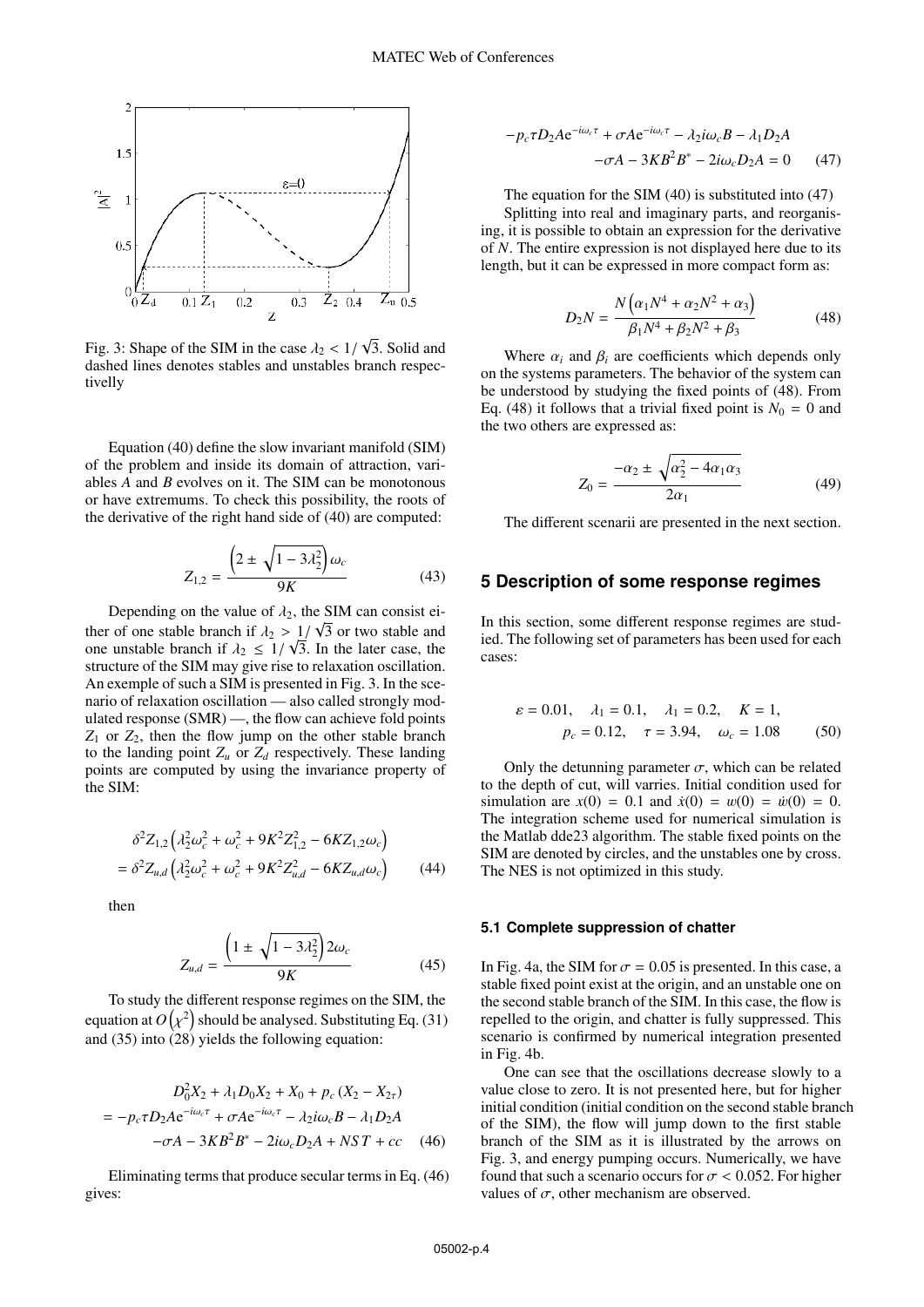

(a) Structure of the SIM. 'o' and '+' denotes stable and unstable fixed points respectively



(b) Numerical verification; black line : coupled system, gray line : uncoupled system

Fig. 4: Case of complete suppression of chatter for the set of parameters (50) and  $\sigma = 0.05$ 

#### **5.2 Stabilisation of chatter**

In Fig. 5a, the SIM is presented for a slightly higher value of detunning parameter :  $\sigma = 0.09$ . Now the only stable fixed point is located on the first stable branch of the SIM and correspond to small oscillation amplitude. Numerical verification is presented is Fig. 5b. The amplitude of oscillation growth slowly and stabilise at the fixed point. This senario occurs until the fixed point reach the fold point *Z*<sup>1</sup> (see Fig. 3).

#### **5.3 Chatter control throught SMR**

Further increase of  $\sigma$ , brings the possibility of appearance of SMR. As it it illustrated on the SIM in Fig. 6a for  $\sigma$  = <sup>0</sup>.2, there exist two unstable fixed points on each stable branch of the SIM, and another unstable fixed point on the unstable branch of the SIM. In this case, the only way for the flow is to perform ralaxation cycle oscillations called SMR response. This regime is also verified numerically in Fig. 6b. It is interesting to find the value of  $\sigma$  for which SMR appears. This arise when the fixed point on the first stable branch of the SIM reach the first fold point  $Z_1$ . The value of  $\sigma$  where this transition occurs was  $\sigma = 0.120$ numerically, versus  $\sigma = 0.111$  analytically. This is in good agreement despite the fact that the parameter  $\chi$  is not very small ( $\chi$  = 0.215).

### **5.4 Loss of stability**

Again increasing the value of  $\sigma$ , the fixed point located on the second stable branch of the SIM goes down until it



(a) Structure of the SIM. 'o' and '+' denotes stable and unstable fixed points respectively



Fig. 5: Case of stabilization of chatter for the set of parameters (50) and  $\sigma = 0.09$ 



(a) Structure of the SIM. 'o' and '+' denotes stable and unstable fixed points respectively



Fig. 6: Case of passive control of chatter via SMR for the set of parameters (50) and  $\sigma = 0.2$